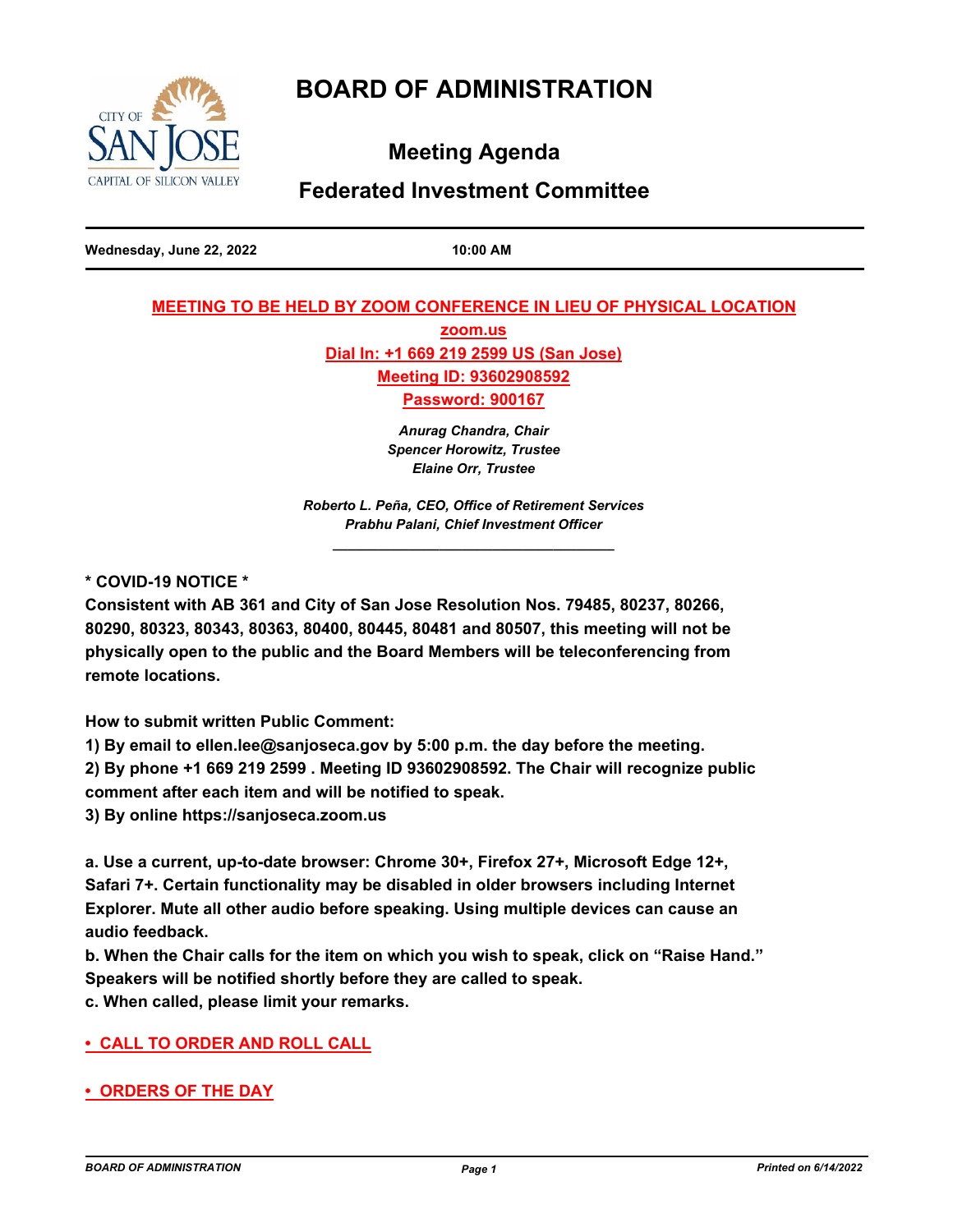#### **OPEN SESSION**

**1.** Approval of minutes of the April 26, 2022 Federated Investment Committee meeting.

*Attachments:* [Item#1 FED IC meeting minutes 04.26.22](http://sjrs.legistar.com/gateway.aspx?M=F&ID=e5f370a0-e53f-47e2-bfe9-80fc0a101660.pdf)

**2.** Discussion on hedging strategies by Investment Staff.

### **CLOSED SESSION**

- **PROPOSED AGENDA ITEMS**
- **PUBLIC COMMENTS**
- **ADJOURNMENT**

**To request an accommodation or alternative format under the Americans with Disabilities Act for City-sponsored meetings, events or printed materials, please call Ellen Lee at (408) 794-1048 as soon as possible, but at least three business days before the meeting.**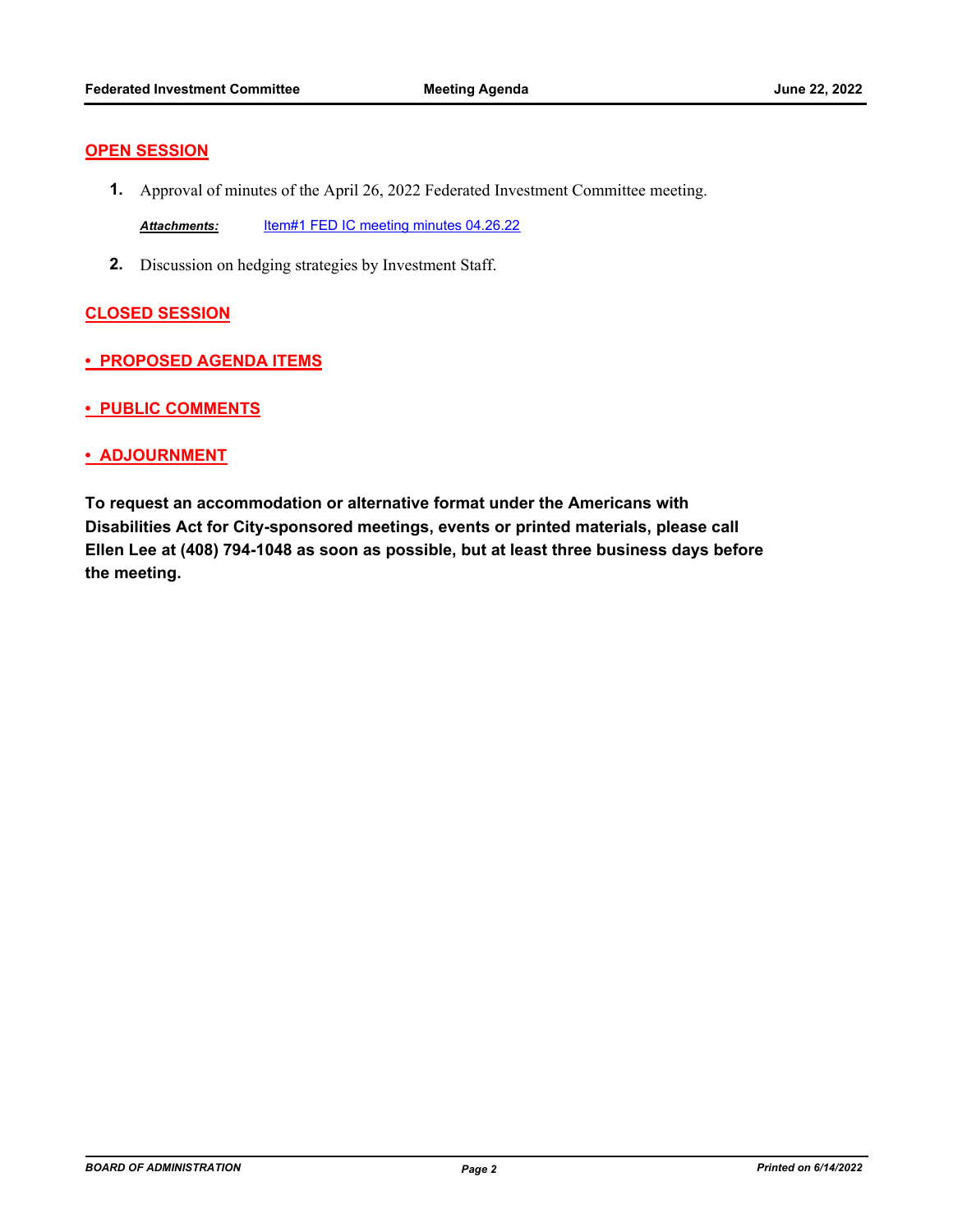#### **The Code of Conduct**

**(https://www.sanjoseca.gov/home/showpublisheddocument/12901/63667000496663000 0) is intended to promote open meetings that welcome debate of public policy issues being discussed by the City Council, their Committees, and City Boards and Commissions in an atmosphere of fairness, courtesy, and respect for differing points of view.**

**1. Public Meeting Decorum:**

**a) Persons in the audience will refrain from behavior which will disrupt the public meeting. This will include making loud noises, clapping, shouting, booing, hissing or engaging in any other activity in a manner that disturbs, disrupts or impedes the orderly conduct of the meeting.**

**b) Persons in the audience will refrain from creating, provoking or participating in any type of disturbance involving unwelcome physical contact.**

**c) Persons in the audience will refrain from using cellular phones and/or pagers while the meeting is in session.**

**d) Appropriate attire, including shoes and shirts are required in the Council Chambers and Committee Rooms at all times.**

**e) Persons in the audience will not place their feet on the seats in front of them.**

**f) No food, drink (other than bottled water with a cap), or chewing gum will be allowed in the Council Chambers and Committee Rooms, except as otherwise pre-approved by City staff.**

**g) All persons entering the Council Chambers and Committee Rooms, including their bags, purses, briefcases and similar belongings, may be subject to search for weapons and other dangerous materials.**

**2. Signs, Objects or Symbolic Material:**

**a) Objects and symbolic materials, such as signs or banners, will be allowed in the Council Chambers and Committee Rooms, with the following restrictions: § No objects will be larger than 2 feet by 3 feet.**

 **-No sticks, posts, poles or other such items will be attached to the signs or other symbolic materials.**

 **-The items cannot create a building maintenance problem or a fire or safety hazard. b) Persons with objects and symbolic materials such as signs must remain seated when displaying them and must not raise the items above shoulder level, obstruct the view or passage of other attendees, or**

**otherwise disturb the business of the meeting.**

**c) Objects that are deemed a threat to persons at the meeting or the facility infrastructure are not allowed. City staff is authorized to remove items and/or individuals from the Council Chambers and Committee Rooms if a threat exists or is perceived to exist. Prohibited items include, but are not limited to: firearms (including replicas and antiques), toy guns, explosive material, and ammunition; knives and other edged weapons; illegal drugs and drug paraphernalia; laser pointers, scissors, razors,**